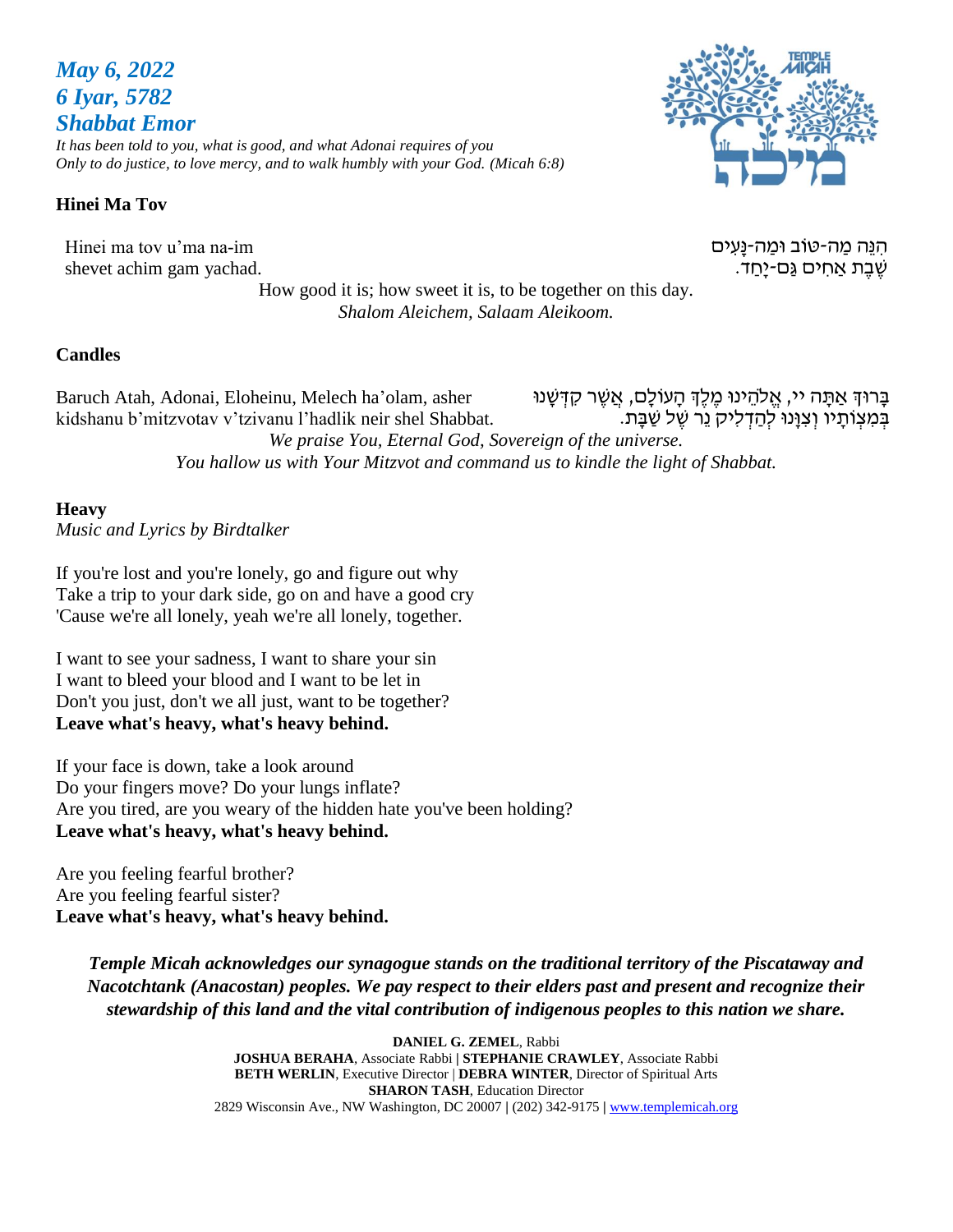### **Kiddush**

Baruch Atah, Adonai, Eloheinu, Melech ha'olam, borei p'ri hagafen. Baruch Atah, Adonai, Eloheinu, Melech ha'olam, asher kidshanu b'mitzvotav v'ratzah vanu, v'shabat kodsho b'ahavah uv'ratzon hinchilanu, zikaron l'maaseh v'reishit. Ki hu yom t'hilah l'mikra'ei kodesh, zeicher litziat mitzrayim. Ki vanu vacharta v'otanu kidashta mikol ha'amim, v'shabbat kodsh'cha b'ahavah uv'ratzon hinchaltanu. Baruch Atah, Adonai, m'kadeish hashabbat.

בָּרוּךְ אַתָּה יי, אֱלֹהֵינוּ מֵלֵךְ הָעוֹלָם, בּוֹרֵא פִּרְי הַגַּפֵן. בָּרוּךְּ אַתָּה יי, אֱלֹהֵינוּ מֶלֵךְ הַעוֹלַם, אֲשֶׁר קִדְּשָׁנוּ בְּמִצְוֹתַיו וְרַצָּה בָנוּ, וְשַׁבָּת קַדְשׁוֹ בְּאַהֲבָה וּבְרַצוֹן הִנְחִילֵנוּ, זִכֲרוֹן לִמְעֵשֶׂה בְּרֵאשִׁית. כִּי הוּא יוֹם תְּחִילָה לִמְקָרָאֵי קֹדֵשׁ, זֶכֶּר לִיצִיאַת מִצְרַיִם. כִּי-בָנוּ בַחַרְתַּ וְאוֹתֲנוּ קִדַשְׁתַּ, ֹמְכָּל-הָעַמִּים, וְשַׁבָּת קָדְשְׁךָ בְּאַהֲבָה וּבְרָצוֹן הִ נְּחַ לְּתָּ נּו. בָּרּוְך אַ תָּ ה יי, מְּ קַ דֵּ ש הַ שַ בָּ ת.

*We praise You, Eternal God, Sovereign of the universe, Creator of the fruit of the vine. We praise You, Eternal God, Sovereign of the universe; You call us to holiness with the Mitzvah of Shabbat – the sign of Your love, a reminder of Your creative work, and of our liberation from Egyptian bondage, our day of days. On Shabbat especially, we hearken to Your call to serve You as a holy people. We praise You, O God, for the holiness of Shabbat.*

## **Challah**

Baruch Atah, Adonai, Eloheinu, Melech ha'olam, hamotzi lechem min ha'aretz.

ברוּךְ אַתָּה יי, אֱלֹהֵינוּ מֶלֶךְ הָעוֹלָם, הַמּוֹצִיא לֶחֶם מִן הָאָרֶץ.

*We praise You, Eternal God, Sovereign of the universe, who causes bread to come from the earth.*

# **העמר ספירת Counting of the Omer**

ַּ בְּרוּדְ אַתַּה יי, אֱלֹהֵינוּ מֶלֶדְּ הַעוֹלָם, אֲשֶׁר קִ דְּ שָּ נּו בְּ מִ צְּ ֹותָּ יו וְּ צִ ּוָּנּו עַ ל סְּ פִ ירַ ת הָּ עֹמֶׁ ר. Baruch atah, Adonai Eloheinu, Melech haolam, asher kidshanu b'mitzvotav v'tzivanu al s'firat haomer. *Our praise to You, Adonai, Sovereign of all, who hallows us with mitzvot, commanding us to count the Omer.*

Hayom echad v'esrim yom, she'heim sh'losha shavuot la'omer.

Today is **twenty-one** days, which is three weeks of the Omer.

### *Refuah Shleimah*

Emily Alpern-Fisch, Alan Appel, Ronni Behar, Ira Berlin, Michael Brenner, Ellen Buckley, Rose Burstin, Judith Chisholm, Barbara Cleveland, Netanel Felber, Chelo Fournier, Marlene Garnett, Barbara Gayler, Sandy Goldberg, Jeffrey Goodman, Richard Greenfield, Ezra Mac Grossman, David Hahn, Judy Hurvitz, Robin Kaplan,Deborah Kraut, Joan Kupferberg, Wasu Lawal, Lisa Lehman, Philip Levine, Stu Levine, Sam Levinson, Dan Lutenegger, Chris Mahle, Mildred Marin, Stephanie Mendez, Sophie Meyers, Bryant Monroe, Lynda Mulhauser, Jumuna Nathan, Robin Parry, Jack Paul, Rachel bat Chava, Lois Rosen, Eric Rosenberg, Rabbi Steve Sager, Sarah Golde bat Shifrah, David Scheever, Sidney Schnall, Charles Schussheim, Cynthia Seymour, Annette Shaw, Sam Sinkler, Eve Sparberg, Victor Springer, Yolande Spinnato, Alan Thal, Betty Ustun, Heather Weisman, Mimi Wolf

ָּהַיֹּוּם אֶחָד וְעֶשְׂרִים יוֹם, ְשֶׁהֵּם שְׁלֹשָׁה שָׁבוּעוֹת לָעֹמֶר.